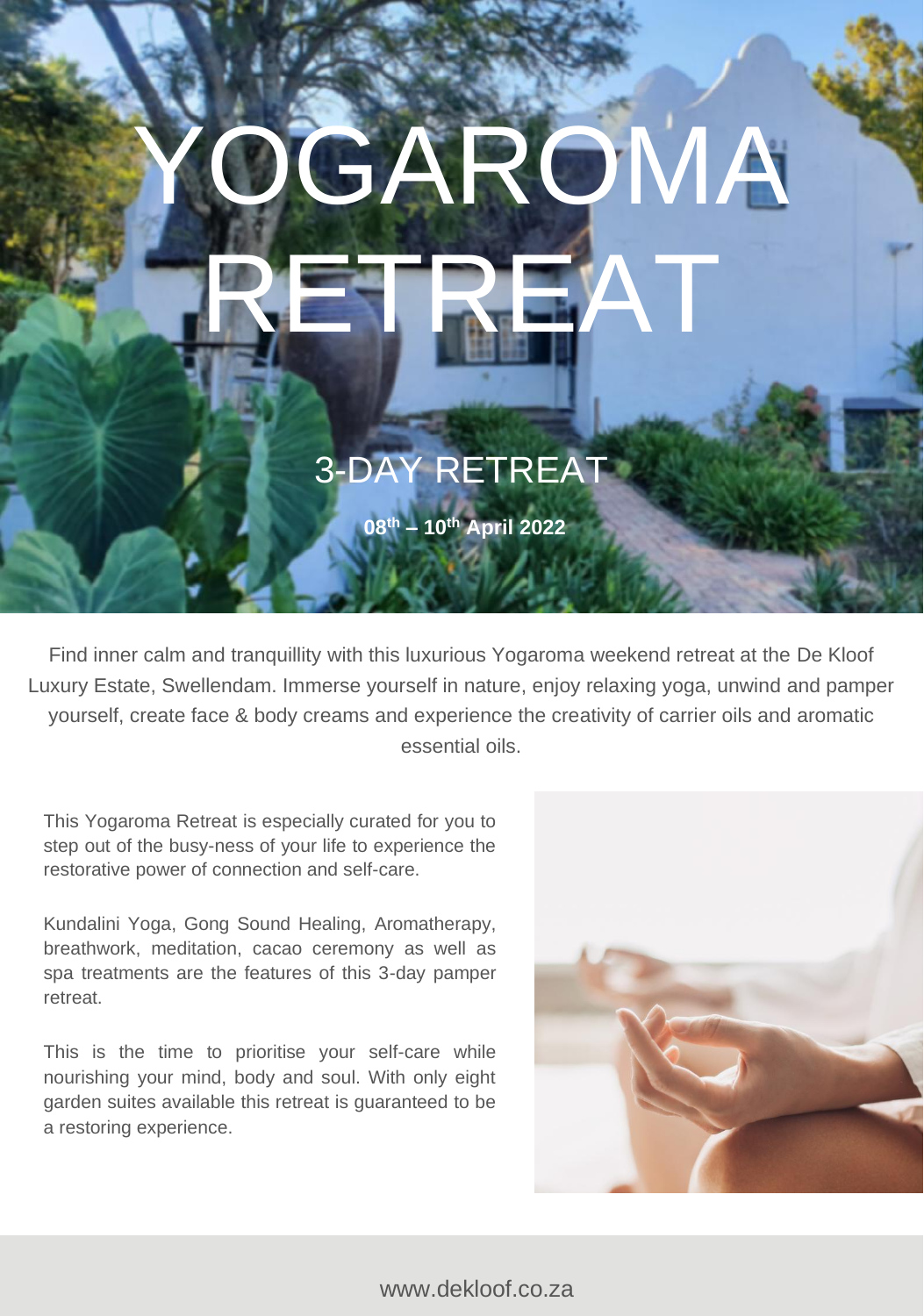## **Healing in the Countryside**

During your retreat you can indulge in daily mindfulness, yoga, mantra, silence and nature. Explore and practice different meditation and breath techniques. Experience the deep healing practice of Kundalini Yoga alongside Gong Sound Healing, blend your own face and body creams and experience the creativity of carrier oils and aromatic essential oils. You will be given a firm foundation into the theories and benefits of using aromatherapy to rebalance your life.

### **The Venue**



De Kloof Luxury Estate is a spacious country heritage estate in Swellendam, Western Cape. Bordering Marloth Nature Reserve, De Kloof boasts panoramic mountain views. Set within expansive gardens, De Kloof has everything needed for a luxurious healing escape including a spa, koi pond, woodfired hot tub and a large outdoor swimming pool.

Accommodation includes eight luxury garden suites, guaranteeing an exclusive and private healing retreat. All suites, divided over several outbuildings, are spacious, offering modern designer decor, stunning bathrooms, free WiFi, air conditioning, a Nespresso machine and all expected 5-star facilities. Three suites are available for sharing should you wish to attend with a friend.

The head chef at hotel restaurant, 18ZeroOne will keep you well fed and hydrated with a range of healthy, nutritious meals using local sourced ingredients. Superfood juices and smoothies are served during the retreat and participants can choose from a fish, vegetarian, vegan or meat menu.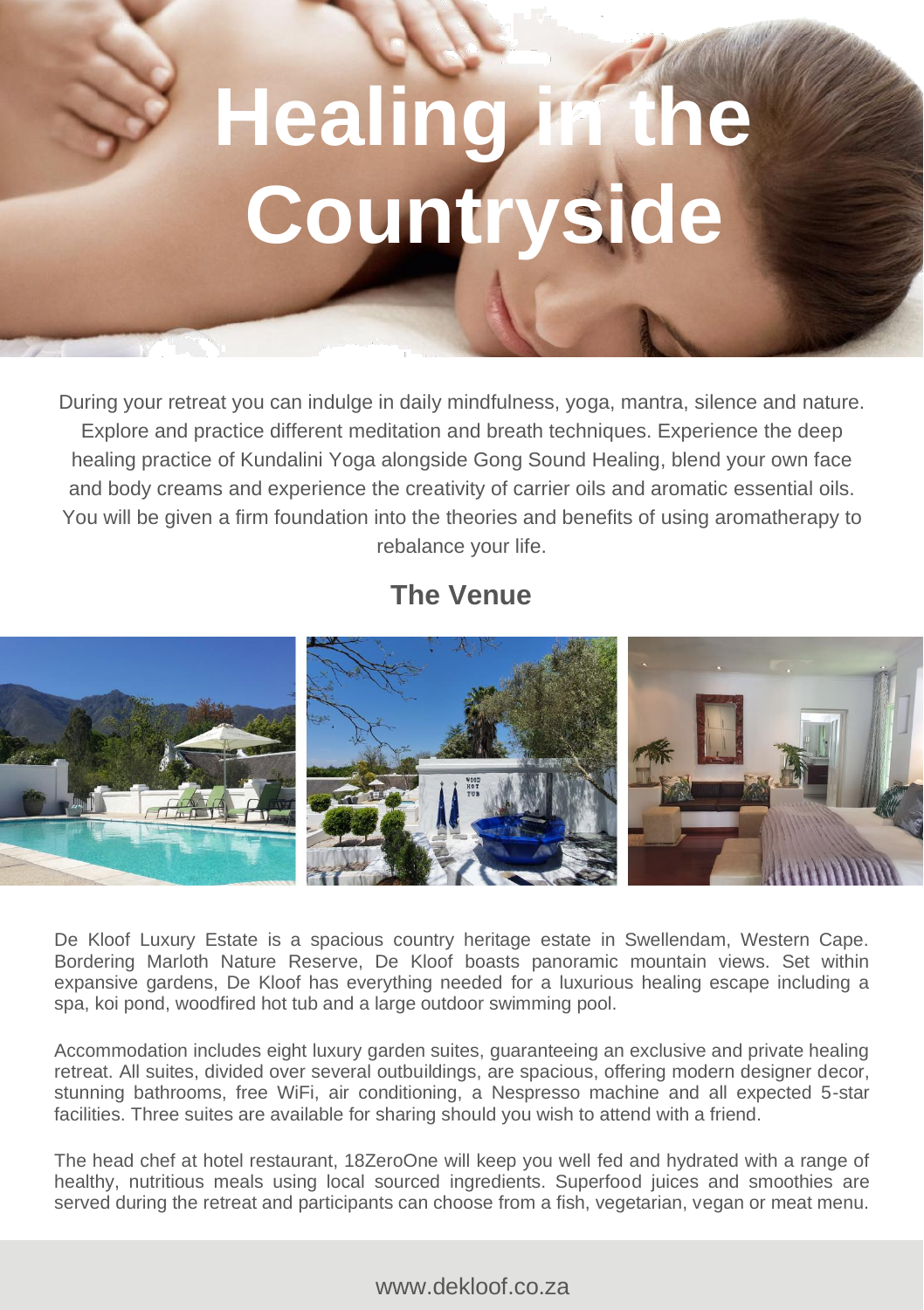## **The Programme**

### **What is included in this Healing Retreat?**

- · Two nights 5-star accommodation including meals
- · A full body African-infused massage
- · Kundalini Yoga
- · A Gong relaxation sound journey
- · A Cream blending workshop
- · 30 minute reflexology treatment
- · Aromatherapy tips
- · Cacao ceremony
- · Breathwork and meditation
- · Nutritious 3-course dinner (Fri & Sat)
- · Fresh daily breakfast
- · A light lunch (Sarurday)
- · Detox juices, tea, coffee & water
- · Ample time to book additional spa treatments and enjoy the vast garden areas.

#### **Investment**

This all-inclusive, luxury retreat is offered to you first come first served basis at a price of R6,550 per person single suit. Please enquire for price for sharing.

Spaces are limited with just eight suites available. Three suites offer sharing (first come, first serve). All accommodation includes an en-suite bathroom, a Nespresso machine, free Wifi, porter service and a car wash before departure.

### **Optional Extras**

Pre-book additional spa treatments Pre-book Reflexology treatments Order local wines, craft gins and mocktails

For enquiries and booking please contact us Contact Number: 028 514 1303 Email: info@dekloof.co.za

#### www.dekloof.co.za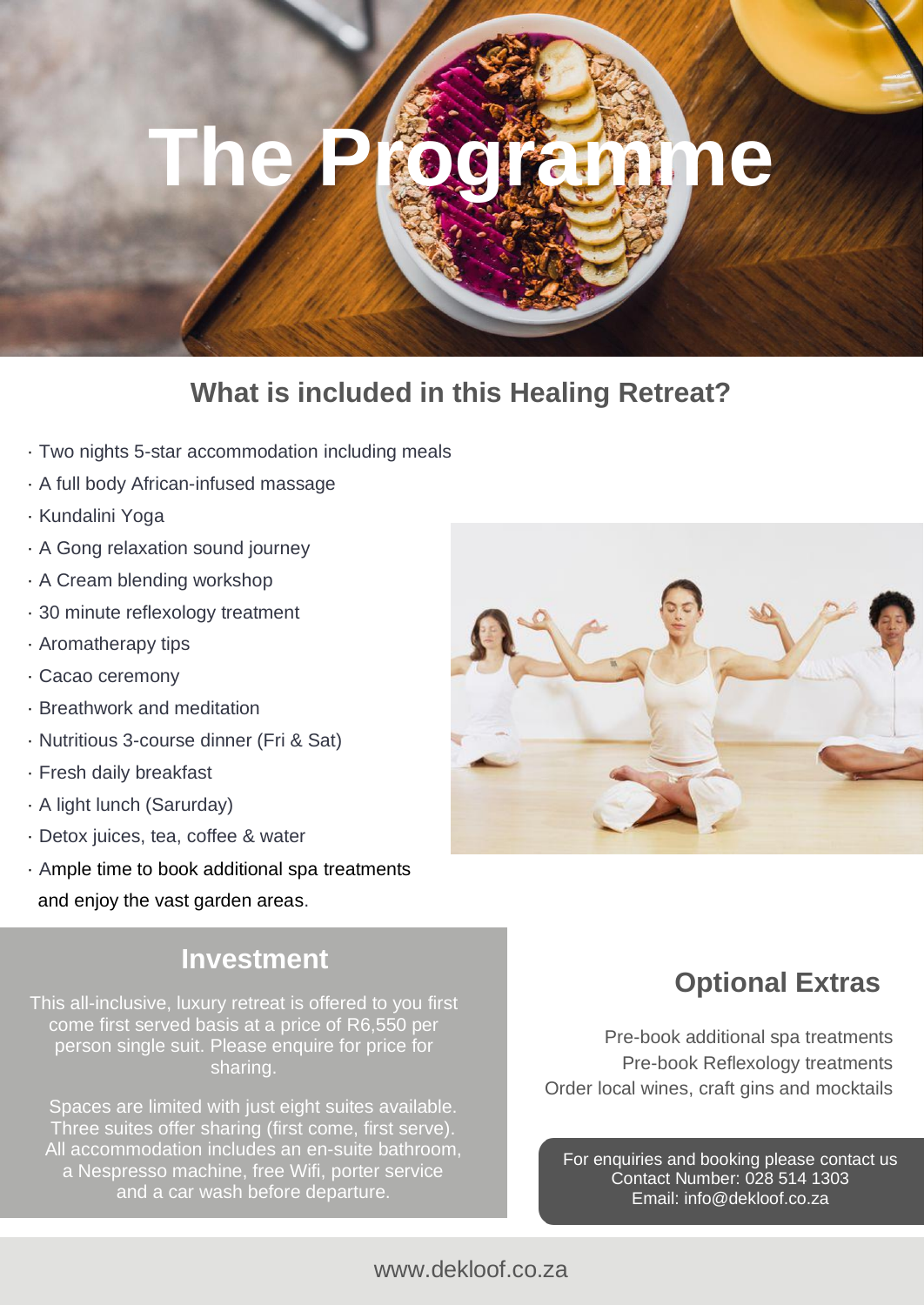

#### **Kundalini Yoga Aromatherapy**

Kundalini Yoga is for suitable for everyone of all levels who wants to maximise their healing, increase their vitality and strengthen their resilience, immunity and nervous and glandular systems. Kundalini Yoga is a form of yoga that involves chanting, breathwork, and physical movement. It is designed to activate your kundalini energy for increased wellbeing, vitality and inner calm.

Aromatherapy aims to improve psychological and physical well-being through the use of aromatic materials such as essential oils and other scent compounds. Aromatherapy has a number of advantages, including reducing stress, anxiety, and sadness. As well as relaxation emotions will be boosted and you will sleep better.



#### **Spa Treatments Reflexology**

Sans Souci Spa offers a tranquil healing space. It has professional therapists who work with award winning anti-ageing, collagen enhanced products TheraVine™ and TheraNaka™. The extensive menu offers a range of body, wellness, facial, hand and foot treatments to help you dissolve stress and tension.

Reflexology is the application of pressure to areas on the feet (or the hands). Several studies indicate that reflexology may reduce pain, stress and anxiety while enhancing relaxation and sleep. Book a private reflexology session during your retreat and experience the healing power of reflexology.